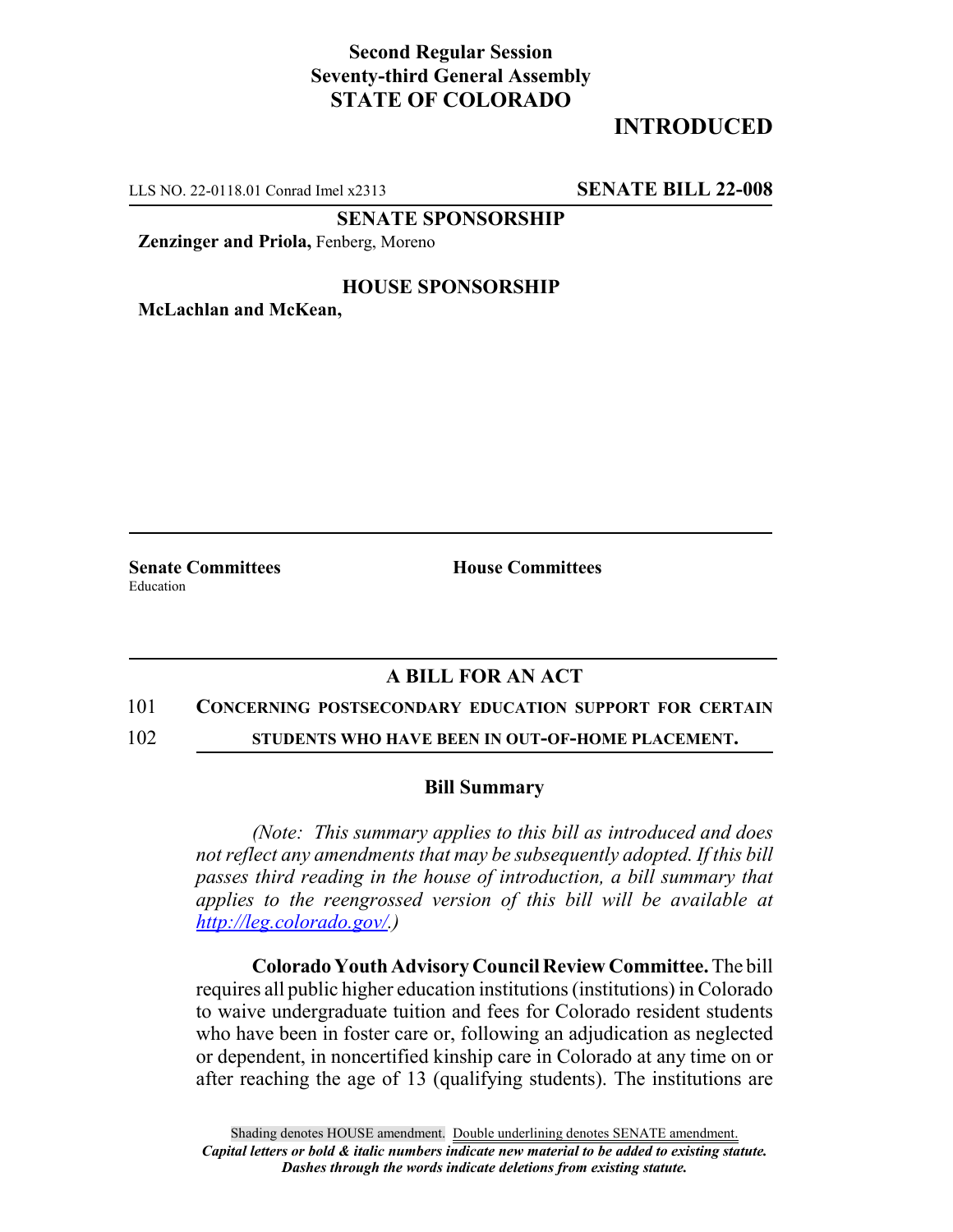required to designate an employee to serve as a liaison to qualifying or prospective qualifying students.

Under existing law, school districts and the state charter school institute must designate an employee to act as the child welfare education liaison. The bill requires child welfare education liaisons to provide students in out-of-home placement with information and assistance regarding the tuition waiver for qualifying students.

 *Be it enacted by the General Assembly of the State of Colorado:* **SECTION 1.** In Colorado Revised Statutes, **add** 23-5-148 as follows: **23-5-148. Tuition waivers for students who have been in out-of-home placement - higher education liaison - definitions.** (1) AS USED IN THIS SECTION, UNLESS THE CONTEXT OTHERWISE REQUIRES: (a) "CHAFEE ETV GRANT" MEANS AN EDUCATIONAL AND TRAINING VOUCHERS PROGRAM GRANT MADE PURSUANT TO THE FEDERAL "JOHN H. CHAFEE FOSTER CARE PROGRAM FOR SUCCESSFUL TRANSITION TO ADULTHOOD", 42 U.S.C. SEC. 677. (b) "INSTITUTION OF HIGHER EDUCATION" OR "INSTITUTION" MEANS A STATE INSTITUTION OF HIGHER EDUCATION, AS DEFINED IN 13 SECTION 23-18-102 (10)(a); LOCAL DISTRICT COLLEGE, AS DEFINED IN SECTION 23-71-102; OR AREA TECHNICAL COLLEGE, AS DEFINED IN SECTION 23-60-103. (c) "QUALIFYING STUDENT" MEANS A RESIDENT OF COLORADO WHO HAS BEEN ACCEPTED FOR ENROLLMENT AT AN INSTITUTION OF HIGHER EDUCATION WHO: (I) HAS BEEN PLACED IN FOSTER CARE, AS DEFINED IN SECTION 19-1-103, IN COLORADO AT ANY TIME ON OR AFTER THE STUDENT'S THIRTEENTH BIRTHDAY; OR **(II)** HAS BEEN IN NONCERTIFIED KINSHIP CARE, AS DEFINED IN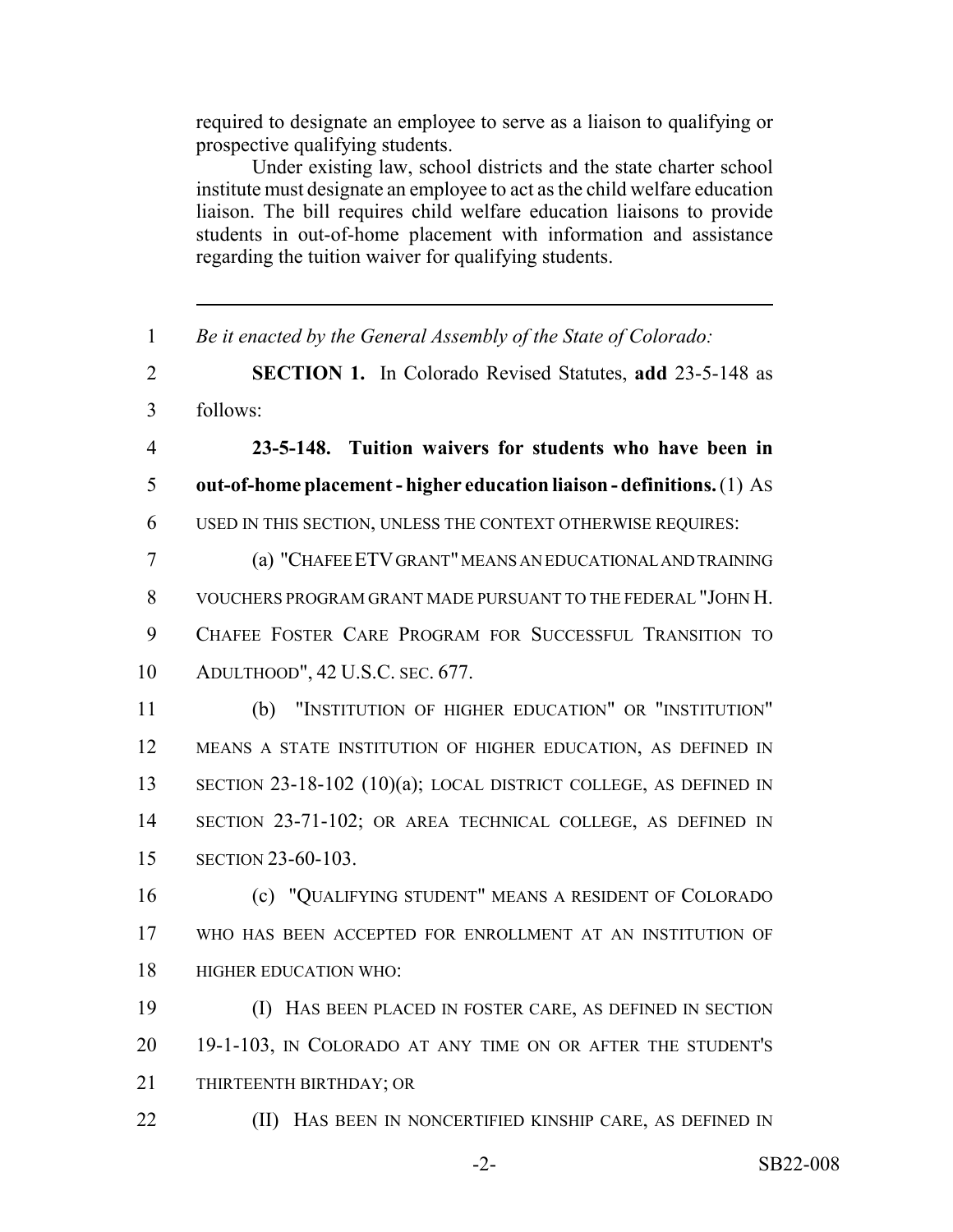SECTION 19-1-103, IN COLORADO AT ANY TIME ON OR AFTER THE STUDENT'S THIRTEENTH BIRTHDAY AND WAS, AT ANY TIME, ADJUDICATED NEGLECTED OR DEPENDENT PURSUANT TO ARTICLE 3 OF TITLE 19.

 (2) (a) BEGINNING IN THE 2022-23 ACADEMIC YEAR, EACH INSTITUTION OF HIGHER EDUCATION IN THE STATE MUST WAIVE ANY TUITION COSTS, INCLUDING ANY MANDATORY FEES ASSOCIATED WITH ATTENDANCE AT THE INSTITUTION, FOR A QUALIFYING STUDENT IN EXCESS OF THE AMOUNT OF ANY PRIVATE, STATE, OR FEDERAL TUITION ASSISTANCE RECEIVED BY THE QUALIFYING STUDENT. AN INSTITUTION IS REQUIRED TO WAIVE TUITION AND FEES FOR AT LEAST ONE HUNDRED THIRTY-TWO SEMESTER HOURS OR ONE HUNDRED NINETY-EIGHT QUARTER HOURS.

 (b) IN ORDER TO RECEIVE A TUITION WAIVER, THE QUALIFYING STUDENT MUST:

 (I) COMPLETE THE FREE APPLICATION FOR FEDERAL STUDENT AID, INCLUDING, IF APPLICABLE, ACKNOWLEDGING PAST OR CURRENT FOSTER CARE PLACEMENT;

18 (II) IF ELIGIBLE, COMPLETE THE APPLICATION FOR A CHAFEE ETV GRANT;

 (III) BE ENROLLED IN COURSES LEADING TOWARD A BACHELOR'S DEGREE, A POSTGRADUATE DEGREE, AN ASSOCIATE DEGREE, OR A CERTIFICATE OF COMPLETION AT AN INSTITUTION OF HIGHER EDUCATION; **(IV) REQUEST THE WAIVER IN ACCORDANCE WITH POLICIES SET** FORTH BY THE INSTITUTION; AND

 (V) REMAIN IN SATISFACTORY ACADEMIC STANDING IN ACCORDANCE WITH THE ACADEMIC POLICIES OF THE INSTITUTION AND BE 27 MAKING PROGRESS TOWARD COMPLETION OF THE REQUIREMENTS OF THE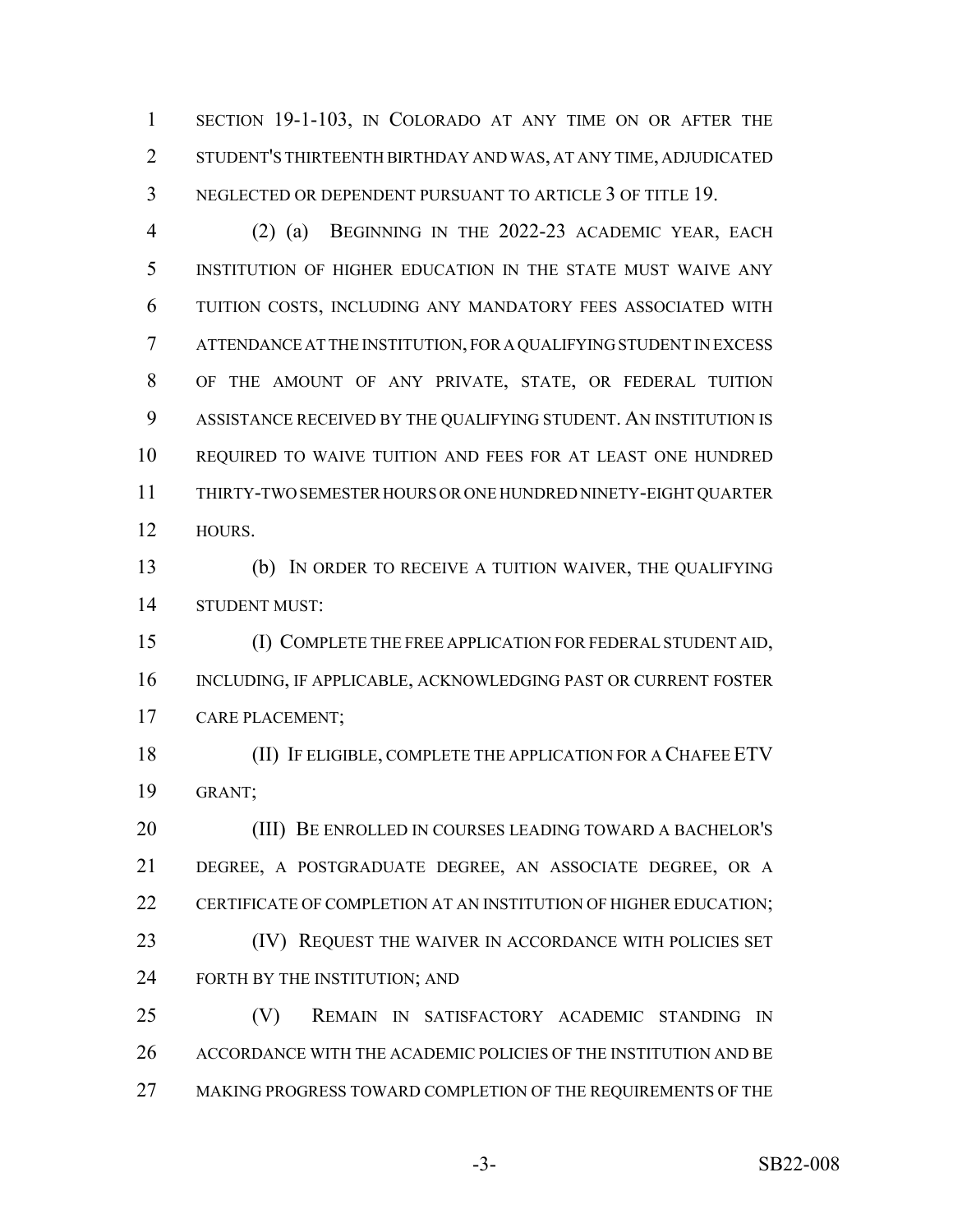EDUCATIONAL PROGRAM IN WHICH THE STUDENT IS ENROLLED.

 (3) (a) EACH INSTITUTION SHALL DESIGNATE ONE EMPLOYEE AS A LIAISON TO SERVE AS A DIRECT POINT OF CONTACT WITH THE INSTITUTION 4 FOR QUALIFYING STUDENTS AND PROSPECTIVE QUALIFYING STUDENTS. THE LIAISON MAY HAVE OTHER DUTIES UNRELATED TO WORK AS THE LIAISON, BUT THE LIAISON SHALL PRIORITIZE THE DUTIES DESCRIBED IN THIS SUBSECTION (3).

 (b) THE LIAISON SHALL WORK WITH SCHOOL DISTRICT AND STATE CHARTER SCHOOL INSTITUTE CHILD WELFARE EDUCATION LIAISONS, DESCRIBED IN SECTION 22-32-138 (2), TO IDENTIFY PROSPECTIVE QUALIFYING STUDENTS.

 (c) THE LIAISON SHALL PROVIDE QUALIFYING STUDENTS, PROSPECTIVE QUALIFYING STUDENTS, AND SCHOOL DISTRICT AND STATE CHARTER SCHOOL INSTITUTE CHILD WELFARE EDUCATION LIAISONS WITH INFORMATION REGARDING APPLICATION ASSISTANCE, TUITION WAIVERS, SUPPORT SERVICES, AND OTHER RESOURCES AND ASSISTANCE AVAILABLE 17 TO QUALIFYING STUDENTS AND PROSPECTIVE QUALIFYING STUDENTS.

 **SECTION 2.** In Colorado Revised Statutes, 22-32-138, **amend** (2)(b)(V) and (2)(b)(VI); and **add** (2)(b)(VII) as follows:

 **22-32-138. Out-of-home placement students - school stability, transfer, and enrollment procedures - absences - exemptions - provision of academic supports - definitions.** (2) (b) The child welfare education liaison shall be responsible for working with child placement agencies, county departments, and the state department of human services to facilitate services to maintain students in out-of-home placement in 26 their schools of origin or, if the county department determines that it is not in the students' best interests to remain in the school of origin,